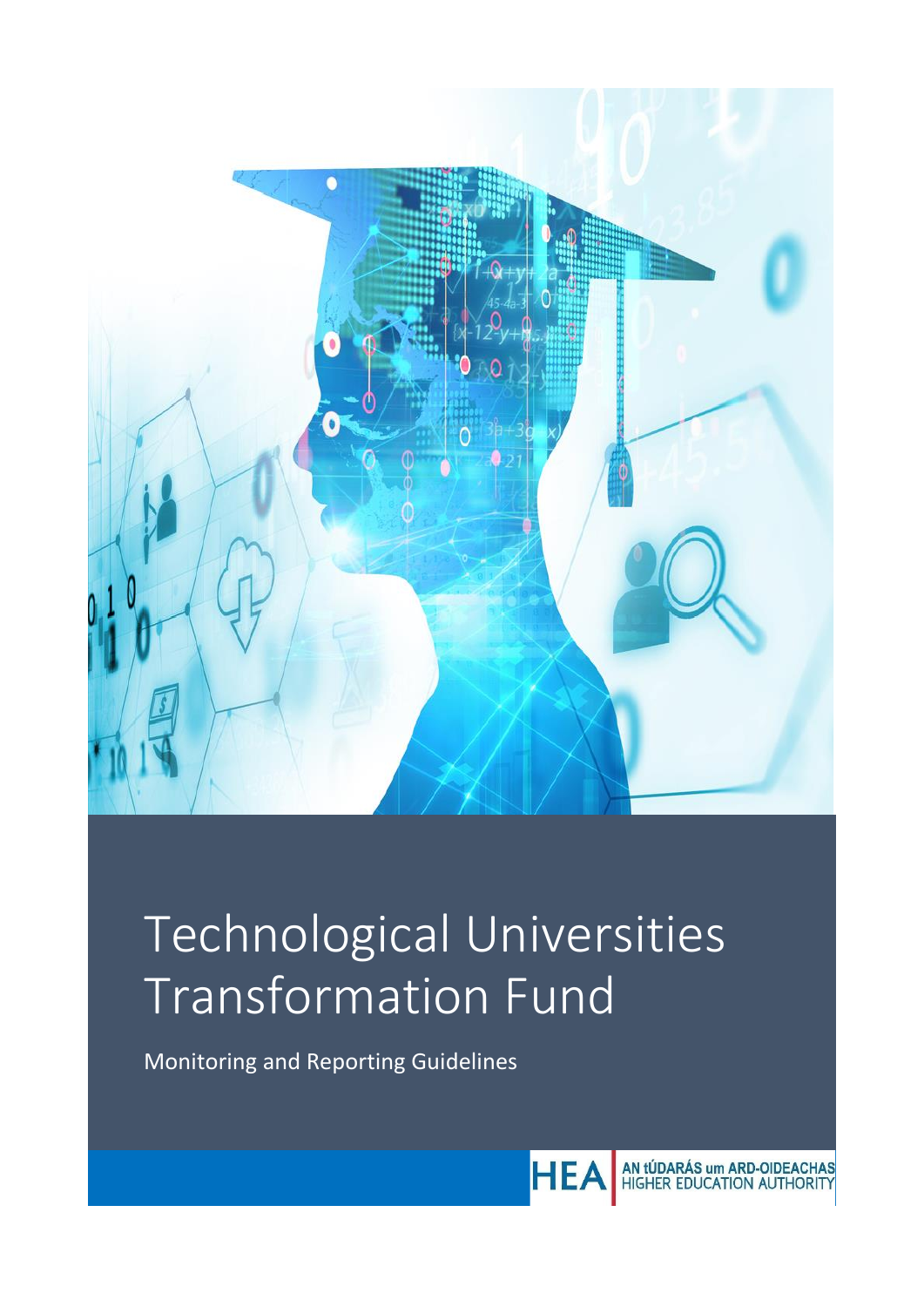

## **Technological Universities Transformation Fund Monitoring and Reporting Guidelines**

## 1. Technological Universities Transformation Fund (TUTF)

The TUTF is a €90 million fund (over 3 years) from the Department of Further and Higher Education, Research, Innovation and Science, to be allocated by the Higher Education Authority (HEA), to assist the development and progression of technological universities. The TUTF supersedes and builds on *Landscape Funding* as provided by the Higher Education Authority (HEA) and DES in recent years, towards reform of the higher education landscape, including the establishment of Technological Universities.

The key objectives of the new fund are to ensure that by 2023:

- Based on current configurations and subject to viable applications, there will be in the region of 5 TUs established in the State.
- These established TUs will be enabled in terms of sustainability and self-sufficiency, with a focus on quality and excellence and capacity building including evidence of:
	- o the highest quality of teaching and research;
	- o increased national and international student numbers;
	- $\circ$  a consistently high-quality student experience in terms of facilities, resources and the TU environment;
	- o retention and recruitment of the highest calibre staff to drive research and teaching agendas;
	- o competitiveness to attract national and international research funding;
	- o durable collaborations with industry, employers and other partners.

## 2. Eligible expenditure

- Funding support is provided in respect of the costs arising from technological university development and progression, as part of the implementation of the National Strategy for Higher Education and recommendations of the TURN Report.
- **TU Transformation funding may only be used for the project as set out in the Project Submission of August 2020, and the revised project plan and budget approved by the HEA in Q1 2022.**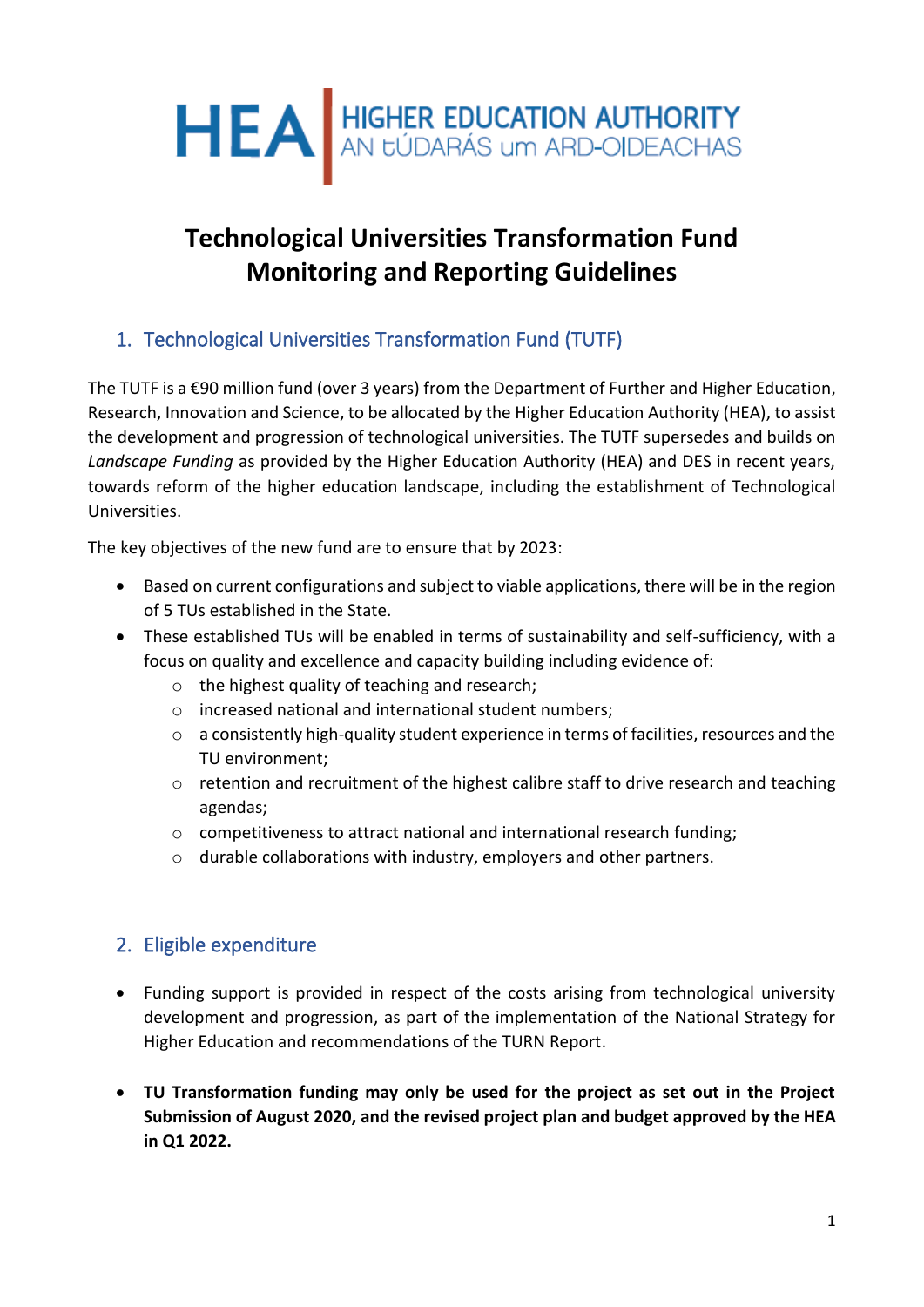- HEIs must ensure that all expenditure is eligible. In particular, please note that capital costs are **not** eligible under the TUTF.
- Expenditure must be incurred within the official start and end dates of the TUTF, as follows:
	- $\circ$  Year 1: 1<sup>st</sup> September 2020 31<sup>st</sup> August 2021
	- $\circ$  Year 2: 1st September 2021 31st August 2022
	- o Year 3: 1st September 2022 31st August 2023

Activities/Costs that will be considered for funding at consortia level include:

| Programme and           | Programme office and team<br>$\qquad \qquad -$                                                                                  |  |  |
|-------------------------|---------------------------------------------------------------------------------------------------------------------------------|--|--|
| change                  | <b>Executive leadership</b><br>$-$                                                                                              |  |  |
| management              | Preparation and submission of application for TU designation                                                                    |  |  |
|                         | Change management<br>$\qquad \qquad -$                                                                                          |  |  |
|                         |                                                                                                                                 |  |  |
| Governance and          | Joint governing body steering group<br>$\qquad \qquad -$                                                                        |  |  |
| management              | Senior executive team                                                                                                           |  |  |
| structures              | Planning for first President/first Governing Body<br>$\overline{\phantom{0}}$                                                   |  |  |
|                         | <b>Mission and Vision</b>                                                                                                       |  |  |
|                         | Audits<br>$-$                                                                                                                   |  |  |
|                         | Commissioned reports                                                                                                            |  |  |
|                         | Organisational design                                                                                                           |  |  |
|                         |                                                                                                                                 |  |  |
| <b>Academic Affairs</b> | Academic workload model<br>$\overline{\phantom{0}}$                                                                             |  |  |
| & Quality               | Academic programme/curriculum development<br>$\overline{\phantom{0}}$                                                           |  |  |
| <b>Assurance</b>        | TU partner collaborative projects in academic sphere<br>$\overline{\phantom{m}}$                                                |  |  |
|                         | Review and development of academic policies<br>$\qquad \qquad -$                                                                |  |  |
|                         |                                                                                                                                 |  |  |
|                         |                                                                                                                                 |  |  |
| <b>Research</b>         | Funding for initiatives to support and grow research activity,<br>$\overline{\phantom{0}}$                                      |  |  |
| capacity building       | increasing grant applications, competitive research funding,                                                                    |  |  |
|                         | publications output etc                                                                                                         |  |  |
|                         | Research / supervision training<br>$\overline{\phantom{0}}$                                                                     |  |  |
|                         | Research centres growth<br>$-$                                                                                                  |  |  |
|                         |                                                                                                                                 |  |  |
|                         | Research collaboration and consortium building<br>$-$                                                                           |  |  |
|                         | Postgraduate development and support structures                                                                                 |  |  |
|                         | Researcher career development framework<br>Academic staff professional development, towards meeting<br>$\overline{\phantom{0}}$ |  |  |
|                         | eligibility criteria in Section 28 (1) (d) of the TU Act (2018)                                                                 |  |  |
|                         |                                                                                                                                 |  |  |
|                         | Research student costs, towards meeting eligibility criteria in                                                                 |  |  |
|                         | Section 28 (1) (a) and (b) of the TU Act (2018).                                                                                |  |  |
|                         |                                                                                                                                 |  |  |
| <b>Communications</b>   | Working group representation                                                                                                    |  |  |
| and stakeholder         | Staff union representation                                                                                                      |  |  |
| engagement              | Student representation                                                                                                          |  |  |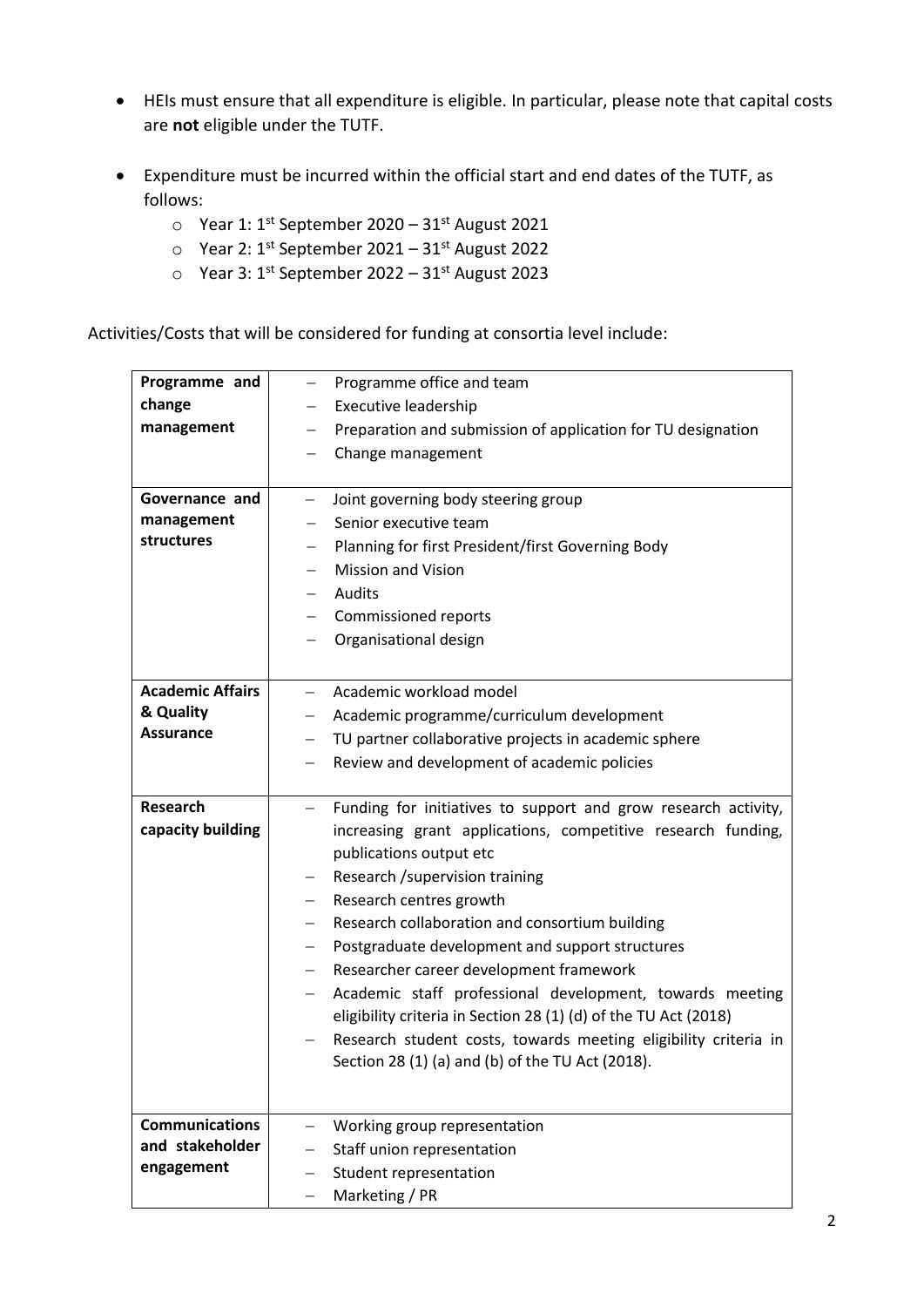|                                                 | Identity signage<br>Web design / development<br>Outward facing engagement with regional<br>enterprises,<br>communities and other stakeholders                                                                                   |
|-------------------------------------------------|---------------------------------------------------------------------------------------------------------------------------------------------------------------------------------------------------------------------------------|
| Corporate<br>Affairs /<br><b>Operational</b>    | Review and development of regulations, policies and procedures<br>e.g. Finance, HR<br>Competency based frameworks                                                                                                               |
| Digitalisation /<br><b>IT Systems</b>           | IT Staff support for systems integration<br>IT consultancy<br>ICT/Digital Plan<br>Digital infrastructure for students/staff e.g. Virtual learning<br>environments, video-conferencing, virtual networks, learning<br>analytics. |
| <b>Student</b><br>administration<br>and support | Student services                                                                                                                                                                                                                |

The following activities/cost are **ineligible** for TUTF project support:

- − **Core funding**<sup>1</sup> − **Purchases of land or buildings Retrospective Expenditure** (i.e. costs incurred prior to the grant start date)
	- **Indirect costs<sup>2</sup>** are not eligible for direct funding but may form part of consortia cofunding.

Additionally, institutions are expected to comply with the Statement of Principles for Grantees (Appendix 2 of Department of Public Expenditure and Reform Circular 13/2014) relating to: Clarity; Governance; Value for money; and Fairness.

The HEA reserves the right to recoup expenditure deemed ineligible.

## 3. Project modifications:

Cognisant of the evolving contexts in which HEIs are operating and the necessity to be responsive and adapt, modifications to planned deliverables, timelines and budgets are permitted. However, to enable the HEA to fulfil its responsibilities in relation to accountable and transparent fund management, significant variations to the agreed project objectives and/or implementation plan and/or budget should be made with the prior agreement and authorisation by the HEA.

<sup>&</sup>lt;sup>1</sup> The TUTF is designed to provide project funding, not institutional core support.

<sup>&</sup>lt;sup>2</sup> Indirect costs are costs in support of project objectives but not necessarily incurred for the project and as such cannot be readily associated with the project.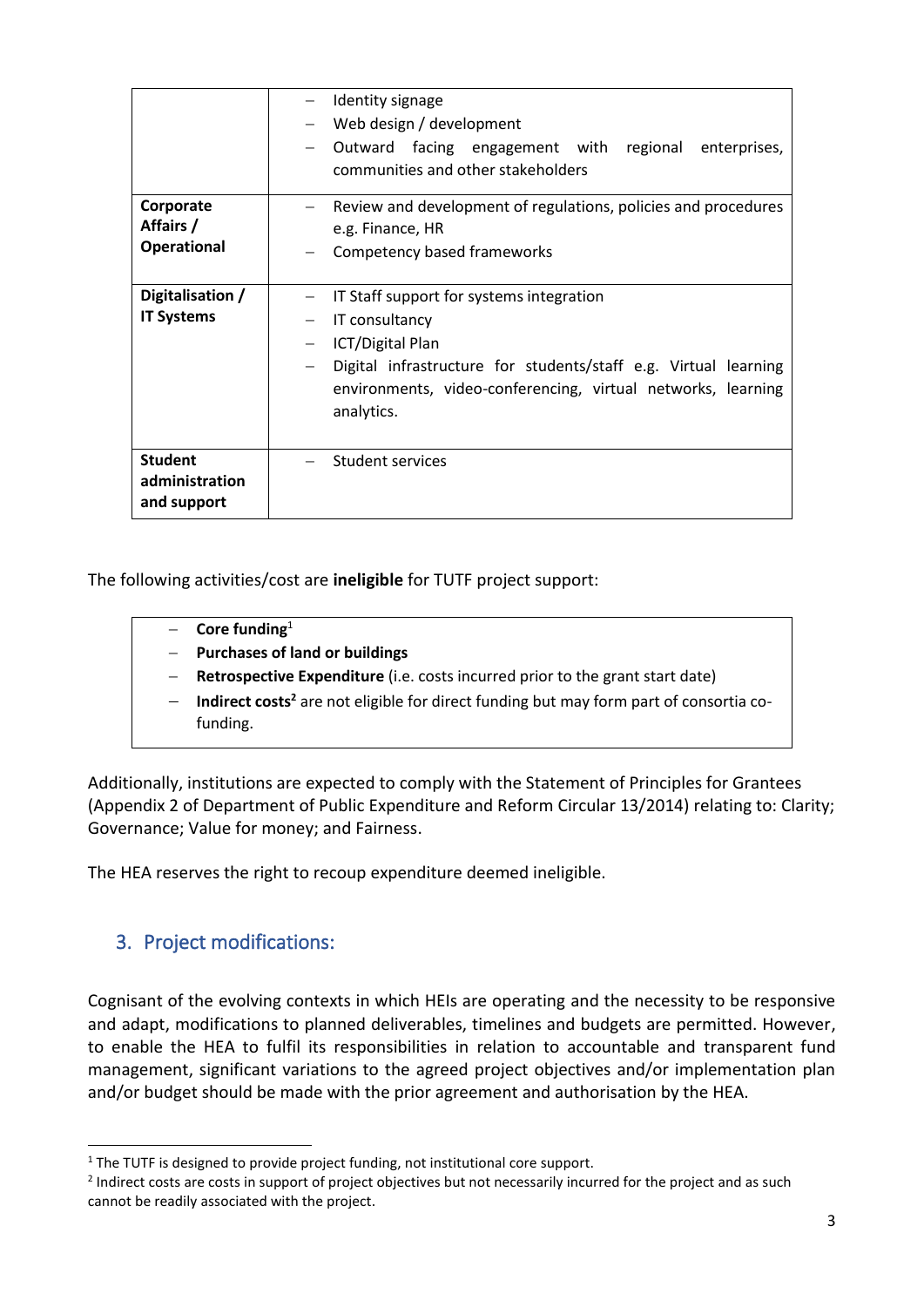#### **Modifying deliverables and timeframes:**

In instances where TUTF recipients wish to **alter, add or remove deliverables, or revise timeframes by more than 3 months from approved due dates**, the following steps should be followed:

- 1. Revise the work packages document, ensuring to use the approved version and to highlight changes made.
- 2. Complete the TUTF Project Modifications template summarising the changes made and rationale for each.
- 3. Submit to [systemperformance@hea.ie.](mailto:systemperformance@hea.ie)
- 4. The HEA will review the changes and revert.
- 5. Once approved, the updated work packages document will replace the previous version and will be used for the purposes of monitoring and reporting.

#### **Budget modifications:**

Any changes that amount to greater than **+/- 10% of the total approved budget for each work package** in your approved TUTF budget must be agreed in advance with the HEA. In such instances the following steps should be followed:

- 1. Complete the TUTF Budget Modifications template in Excel. Ensure to copy across the relevant information from your approved annual budget.
- 2. Submit to [systemperformance@hea.ie.](mailto:systemperformance@hea.ie)
- 3. The HEA will review the changes and revert.
- 4. Once approved, the revised and approved version of the budget will replace the previous version and will be used for the purposes of monitoring and reporting.

## 4. Purpose of Monitoring and Reporting

- Substantial public funding has been allocated towards the TU project and it is imperative that robust, evidence-based monitoring and evaluation arrangements are put in place by funded institutions to ensure that this investment is achieving its intended strategic objectives as efficiently and effectively as possible.
- Effective monitoring and reporting mechanisms are not only key to ensuring accountability and transparency, but also to enable the efficient and effective delivery of TU projects. Areas of high performance and good practice can be showcased, and emerging issues and delays identified and addressed in a timely and appropriate manner.
- Funded institutions are expected to ensure that specific TUTF project expenditure is clearly identifiable and verifiable in accounting systems. All TUTF project-related transactions should be systematically recorded and closely monitored against the approved project budget. Additionally, monitoring arrangements should incorporate checks to ensure that relevant institutional and national policies and procedures are being adhered to.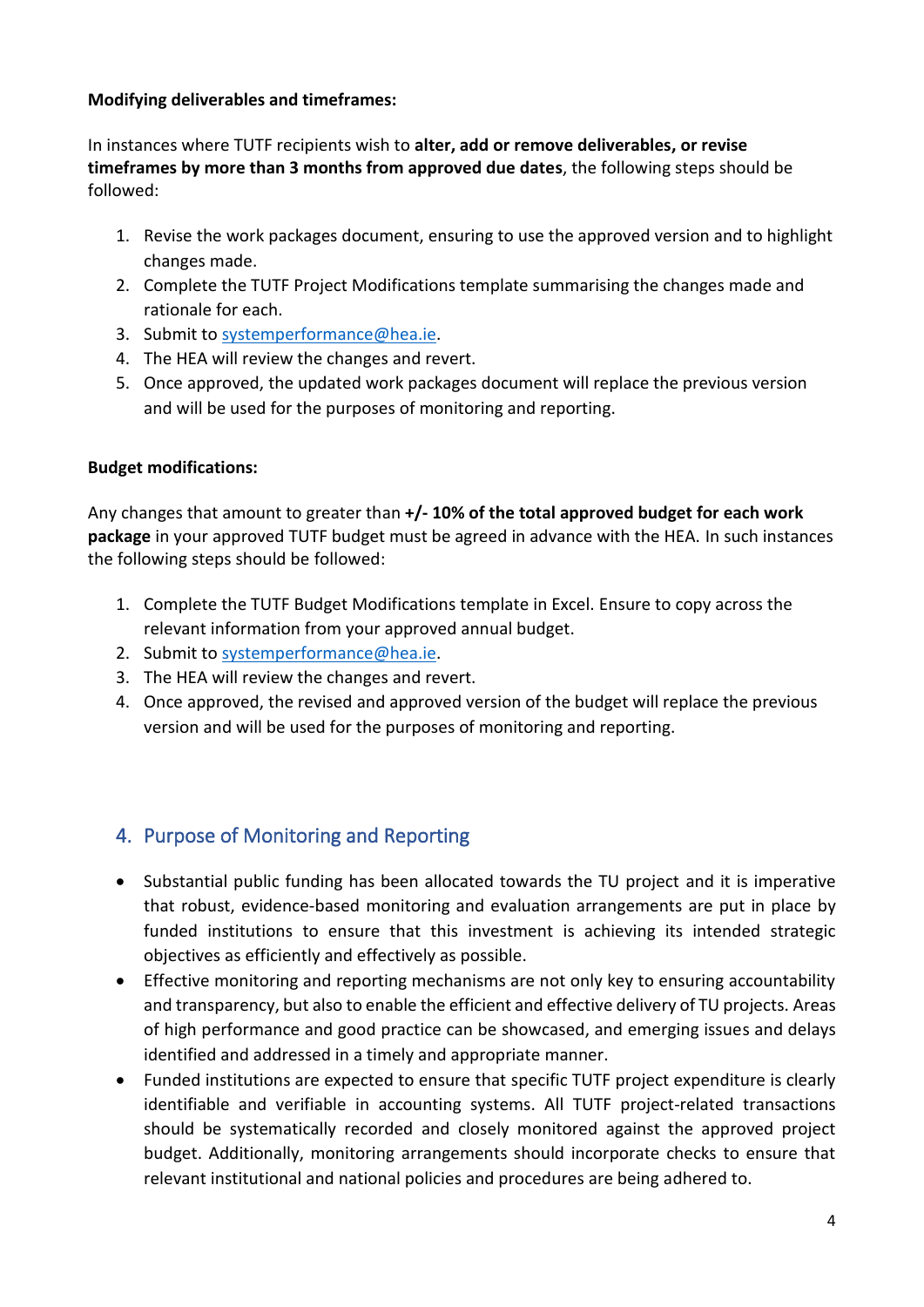- As per original guidance provided to applicants, the fund is not expected to cover all costs arising, but to make a contribution to these costs. Consortia should monitor and record the investment by the institutions involved (level of time and resources) in the project as it is implemented<sup>2</sup>.
- The HEA is committed to ensuring value for money and accountability in all its investments. Funding may be removed or redistributed at the discretion of the HEA, where circumstances change or where sufficient progress on projects is not being made.

## 5. TUTF reporting requirements

- Each consortia/institution will provide written and financial reports on progress towards expected results bi-annually. Additionally, progress meetings will be held with the HEA on a quarterly basis. Please see the schedule and guidance below.
- TUTF reports should detail and evidence progress towards the objectives outlined in the original submission documents which informed funding award allocations, and against the final approved versions of work packages and budgets.
- Reports should incorporate learning which can be shared across the sector to improve practice and to inform future policy and funding decisions.
- Institutions may be subject to field monitoring visits by representatives of the HEA or external consultants contracted to assist with monitoring and verifying financial expenditure, progress and results.

|                | <b>Quarters</b>            | <b>Quarterly progress</b><br>meetings | <b>Narrative and financial reports</b> |
|----------------|----------------------------|---------------------------------------|----------------------------------------|
| Q <sub>1</sub> | 01 September - 30 November | December / January                    | n/a                                    |
| Q <sub>2</sub> | 01 December - 28 February  | April                                 | Interim report due by 31st March       |
| Q <sub>3</sub> | 01 March - 31 May          | June                                  | n/a                                    |
| Q4             | 01 June - 31 August        | October                               | Annual Report due by 30th September    |

#### **Annual Reporting Schedule:**

#### **Quarterly progress meetings:**

- The HEA will meet with Institutions / Consortia on a quarterly basis to discuss progress and any issues arising. These meetings should be attended by the Presidents and TU Project Leads.
- Written updates are not required to be submitted in advance of these meetings. However institutions should be prepared to provide verbal updates on progress and expenditure.

#### **Interim reports (every 6 months):**

• In Year 1, this report will be submitted concurrently with Year 2 revised plans and budgets, as per templates provided. In Year 2, this report will be submitted concurrently with Year 3 revised plans and budgets.